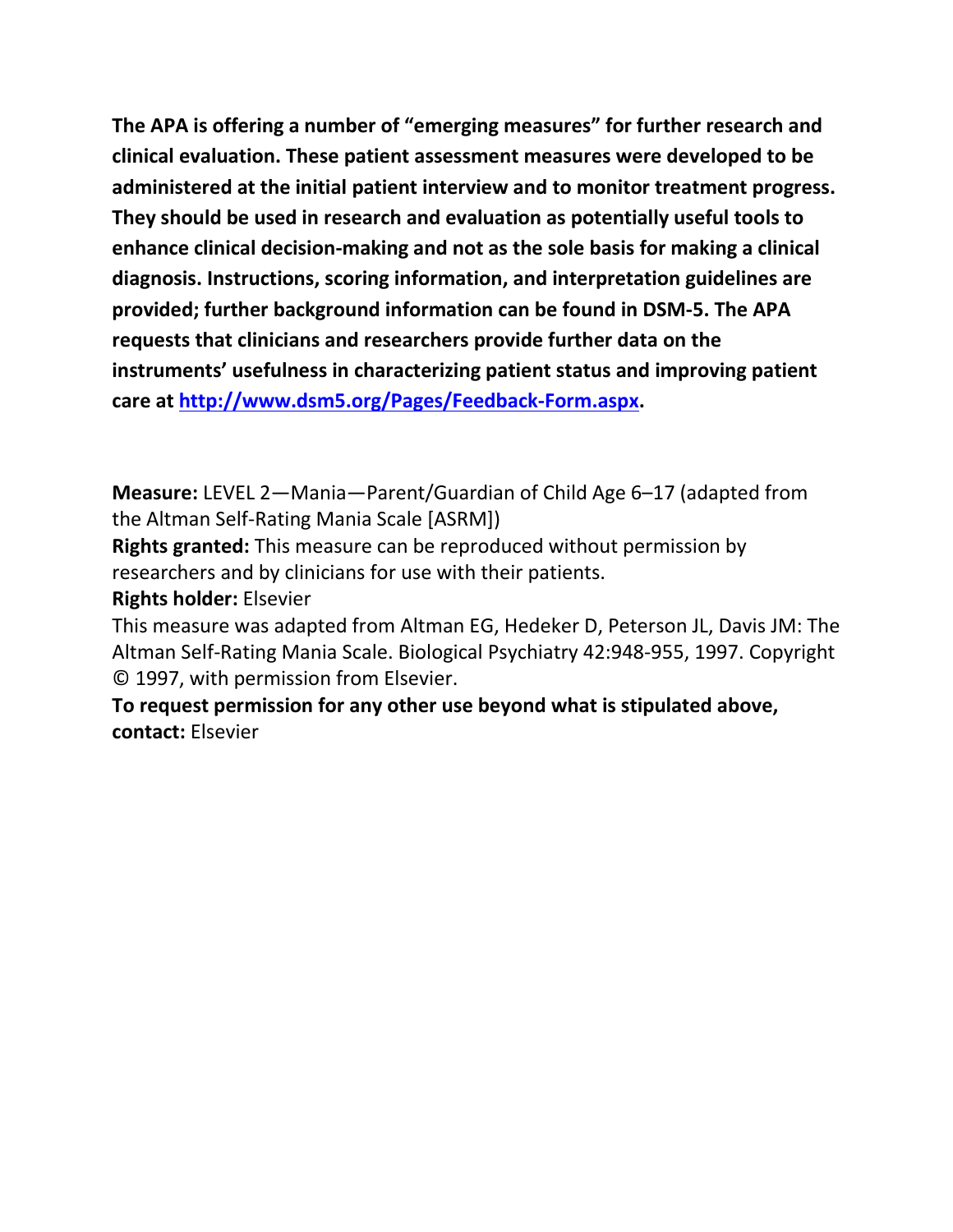# **LEVEL 2—Mania—Parent/Guardian of Child Age 6–17\***

\* Adapted from the Altman Self-Rating Mania Scale (ASRM)

**Child's Name: Sex** 

|  | $::\,\blacksquare$ Male $\blacksquare$ Female | Date: |
|--|-----------------------------------------------|-------|
|  |                                               |       |

**What is your relationship with the child receiving care? \_\_\_\_\_\_\_\_\_\_\_\_\_\_\_\_\_\_\_\_\_\_\_\_\_\_\_\_\_\_\_\_\_\_\_\_\_\_\_\_\_\_\_\_\_\_\_\_\_\_\_\_\_\_\_\_\_\_\_\_\_\_**

**Instructions to parent/guardian:** On the DSM-5 Level 1 cross-cutting questionnaire you just completed, you indicated that *during the past 2 weeks* your child receiving care has been bothered by "sleeping less than usual, but still have a lot of energy" and/or "only sleeping for a short time at night" at a mild or greater level of severity. The five statement groups or questions below ask about these feelings in more detail.

- 1. **Please read each group of statements/question carefully.**
- 2. Choose the one statement in each group that best describes the way your child has been feeling for **the past week**.
- 3. Check the box ( $\checkmark$  or x) next to the number/statement selected.
- 4. **Please note:** The word "occasionally" when used here means once or twice; "often" means several times or more and "frequently" means most of the time.

|                   |                |                                                                                                   | <b>Clinician Use</b> |  |
|-------------------|----------------|---------------------------------------------------------------------------------------------------|----------------------|--|
| <b>Question 1</b> |                |                                                                                                   |                      |  |
| ❏                 | $\mathbf{1}$   | He/she does not feel happier or more cheerful than usual.                                         |                      |  |
| $\Box$            | $\overline{2}$ | He/she occasionally feels happier or more cheerful than usual.                                    |                      |  |
| $\Box$            | 3              | He/she often feels happier or more cheerful than usual.                                           |                      |  |
| $\Box$            | $\overline{4}$ | He/she feels happier or more cheerful than usual most of the time.                                |                      |  |
| $\Box$            | 5              | He/she feels happier of more cheerful than usual all of the time.                                 |                      |  |
| <b>Question 2</b> |                |                                                                                                   |                      |  |
| $\Box$            | $\mathbf{1}$   | He/she does not feel more self-confident than usual.                                              |                      |  |
| $\Box$            | $\overline{2}$ | He/she occasionally feels more self-confident than usual.                                         |                      |  |
| $\Box$            | $\overline{3}$ | He/she often feels more self-confident than usual.                                                |                      |  |
| $\Box$            | $\overline{4}$ | He/she frequently feels more self-confident than usual.                                           |                      |  |
| $\Box$            | 5              | He/she feels extremely self-confident all of the time.                                            |                      |  |
| <b>Question 3</b> |                |                                                                                                   |                      |  |
| $\Box$            | $\mathbf{1}$   | He/she does not need less sleep than usual.                                                       |                      |  |
| $\Box$            | $\overline{2}$ | He/she occasionally needs less sleep than usual.                                                  |                      |  |
| $\Box$            | $\overline{3}$ | He/she often needs less sleep than usual.                                                         |                      |  |
| $\Box$            | $\overline{4}$ | He/she frequently needs less sleep than usual.                                                    |                      |  |
| $\Box$            | 5              | He/she can go all day and all night without any sleep and still not feel tired.                   |                      |  |
| <b>Question 4</b> |                |                                                                                                   |                      |  |
| $\Box$            | $\mathbf{1}$   | He/she does not talk more than usual.                                                             |                      |  |
| $\Box$            | $\overline{2}$ | He/she occasionally talks more than usual.                                                        |                      |  |
| $\Box$            | $\overline{3}$ | He/she often talks more than usual.                                                               |                      |  |
| $\Box$            | $\overline{4}$ | He/she frequently talks more than usual.                                                          |                      |  |
| $\Box$ 5          |                | He/she talks constantly and cannot be interrupted.                                                |                      |  |
| <b>Question 5</b> |                |                                                                                                   |                      |  |
| $\Box$            | 1              | He/she has not been more active (either socially, sexually, at work, home, or school) than usual. |                      |  |
| $\Box$            | $\overline{2}$ | He/she has occasionally been more active than usual.                                              |                      |  |
| $\Box$            | $\overline{3}$ | He/she has often been more active than usual.                                                     |                      |  |
| $\Box$            | $\overline{4}$ | He/she has frequently been more active than usual.                                                |                      |  |
| □                 | 5              | He/she is constantly more active or on the go all the time.                                       |                      |  |
|                   |                | <b>Total/Partial Raw Score:</b>                                                                   |                      |  |
|                   |                | Prorated Total Raw Score: (if 1 item left unanswered)                                             |                      |  |

Adapted from Altman EG, Hedeker D, Peterson JL, Davis JM: The Altman Self-Rating Mania Scale. Biological Psychiatry 42:948-955, 1997 Copyright © 1997, with permission from Elsevier.